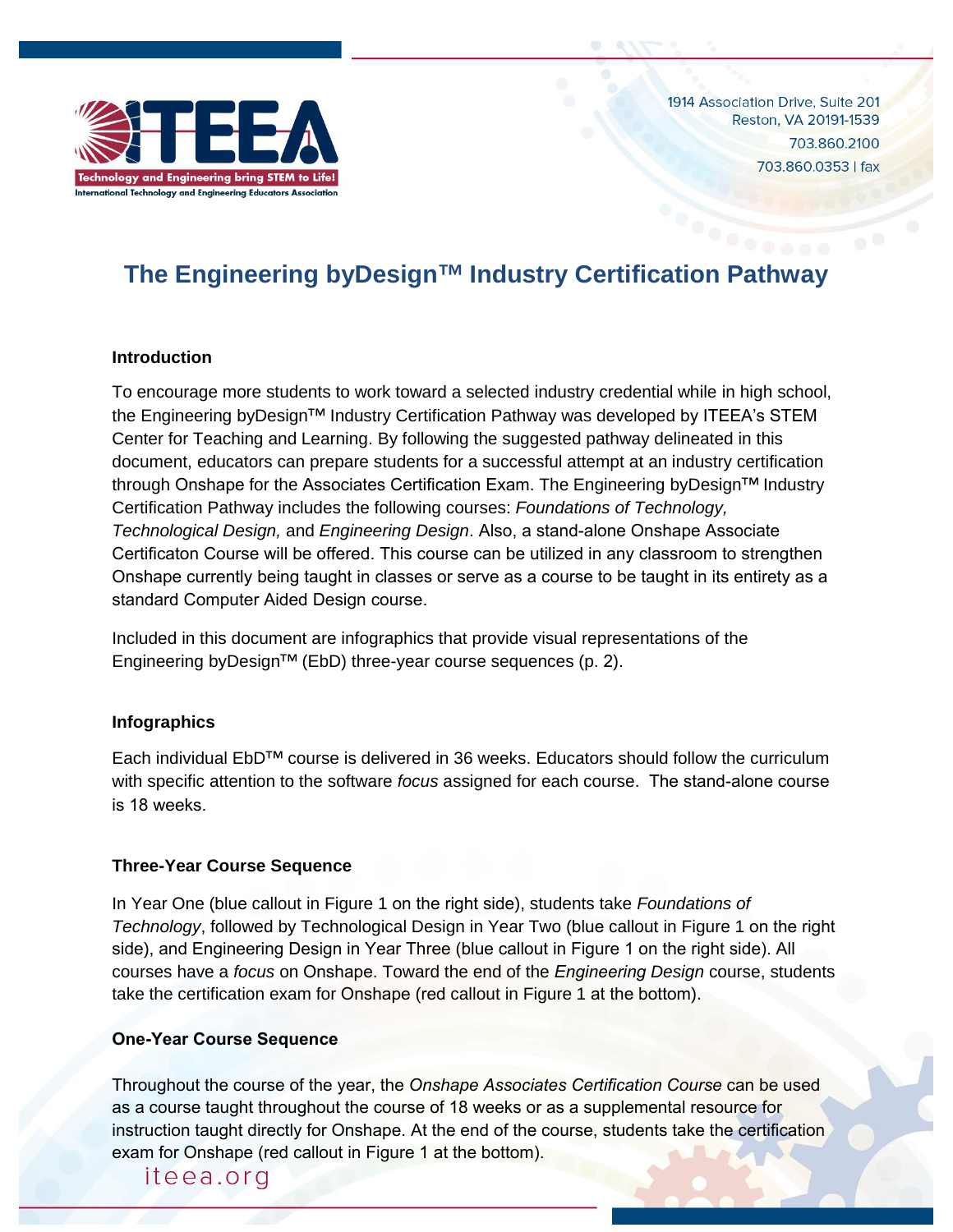# **Onshape Certified Associate Exam Pathways and Outline**

# Figure 1:



### **Sketching**

- Planes
- Line
- Circle
- *● Arc*
- Fillets
- *● Point*
- Use
- Trim/Extend
- Offset
- *● Mirror*
- *● Pattern*
- Dimensions
- Constraints
	- [https://www.onshape.com/en/resource-center/tech-tips/tech-tip-constrainin](https://www.onshape.com/en/resource-center/tech-tips/tech-tip-constraining-your-sketch) [g-your-sketch](https://www.onshape.com/en/resource-center/tech-tips/tech-tip-constraining-your-sketch)